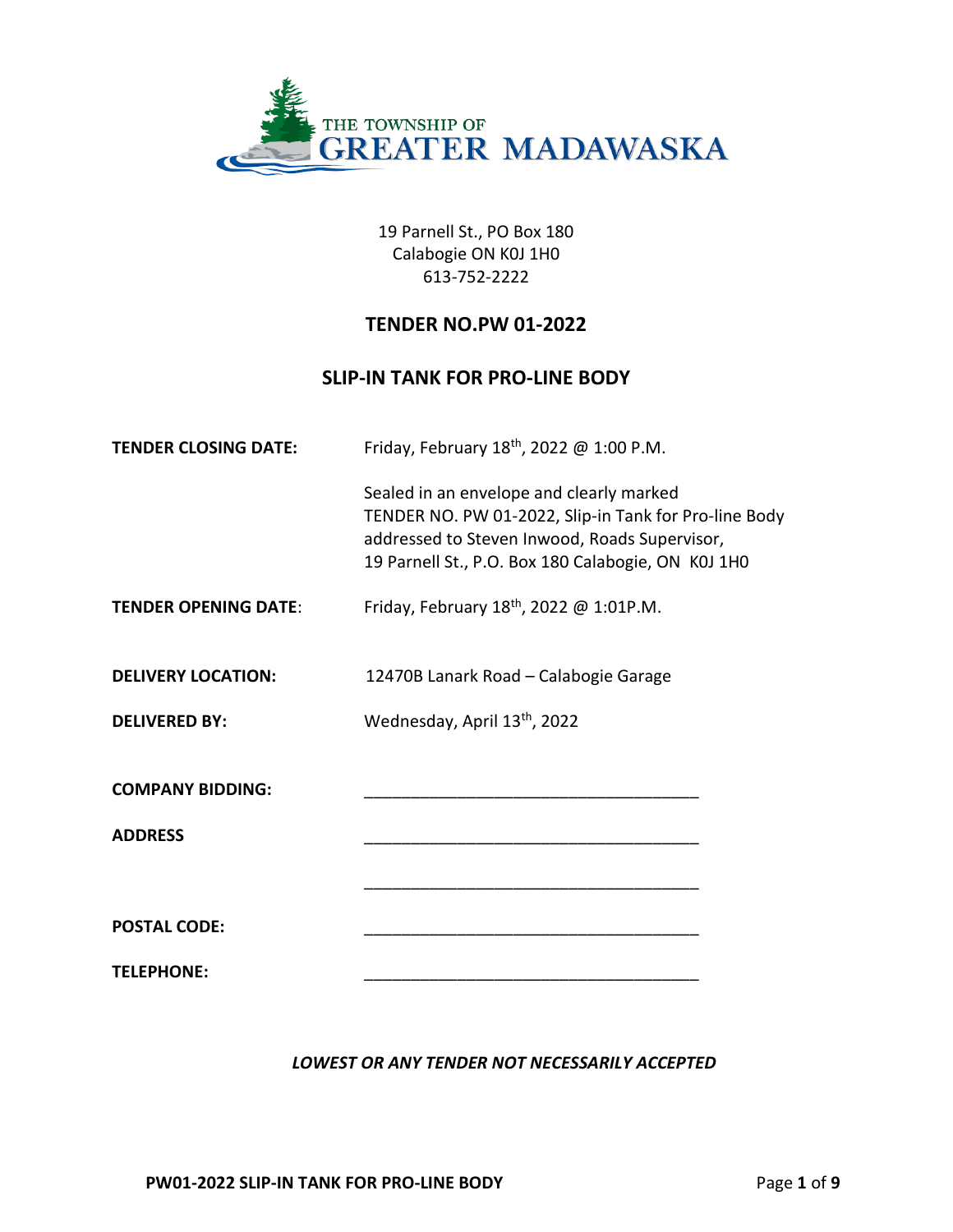| <b>SUBMITTED BY:</b>              |  |
|-----------------------------------|--|
| <b>Firm Name:</b>                 |  |
| <b>Address:</b>                   |  |
|                                   |  |
| <b>City/Province/Postal Code:</b> |  |
| <b>Name of Person Signing:</b>    |  |
| <b>Phone Number:</b>              |  |
| <b>Email Address:</b>             |  |
| <b>Make of Equipment Quoted:</b>  |  |

All bidders who download any bid opportunity from the Township of Greater Madawaska Web Page are to check the page often for any changes or addendums. It is the bidders' sole responsibility to access the Web Page and download any changes or addendums to any bid opportunity. Any bids received that do not include posted addendums and/or change notices may be rejected.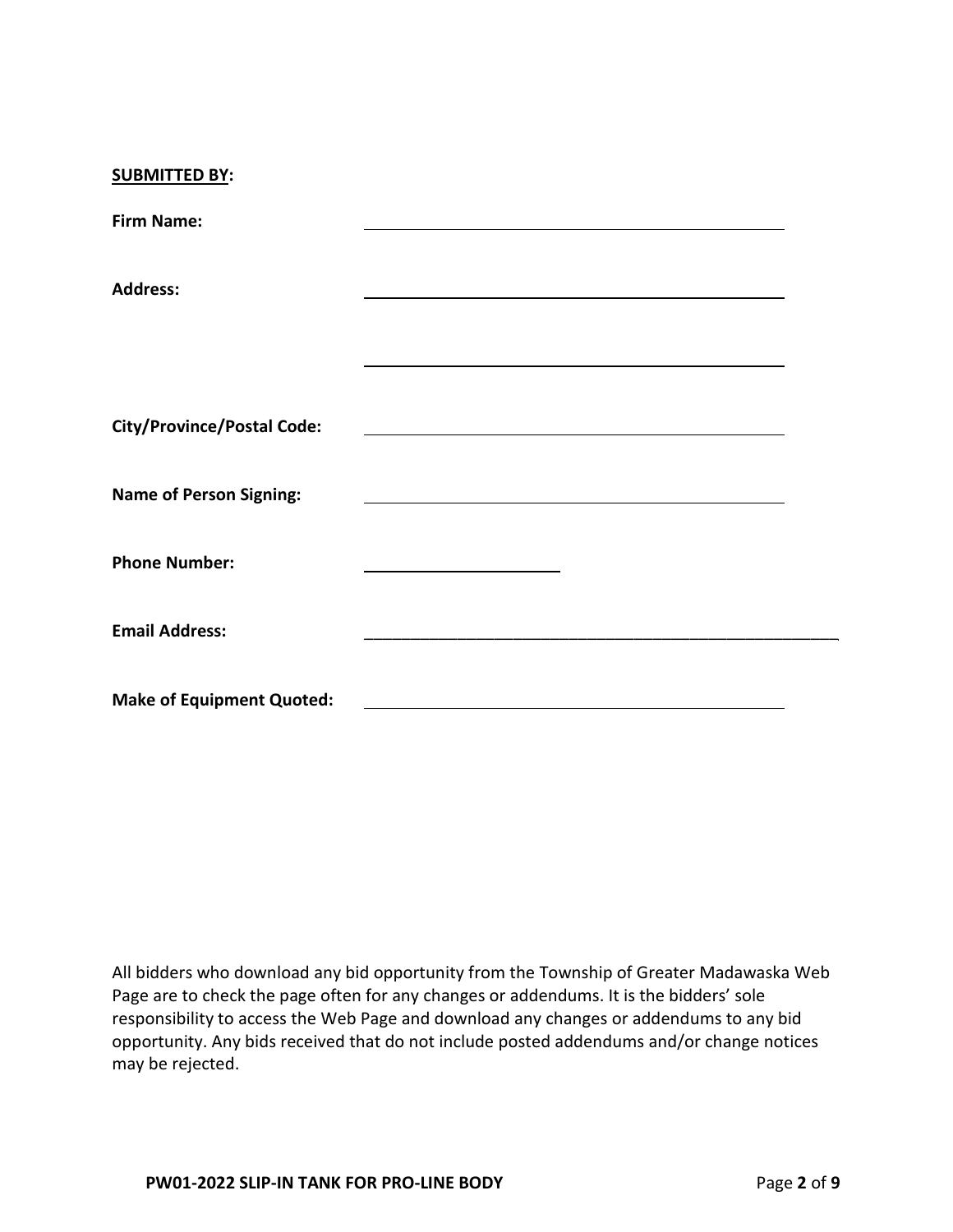#### **Accessibility Declaration**

| In submitting this tender/quotation, I/we, on behalf of |                         |
|---------------------------------------------------------|-------------------------|
| certify the following:                                  | (legal name of company) |

a) As employer and Consultant OR Constructor for this project, I/we agree to remain in compliance with the requirements of the "Accessibility For Ontarians With Disabilities Act, 2005", including Ontario Regulation 191/11 and Ontario Regulation 429/07.

Dated at this day of , 2022.

(Authorized Signing Officer)

(Title)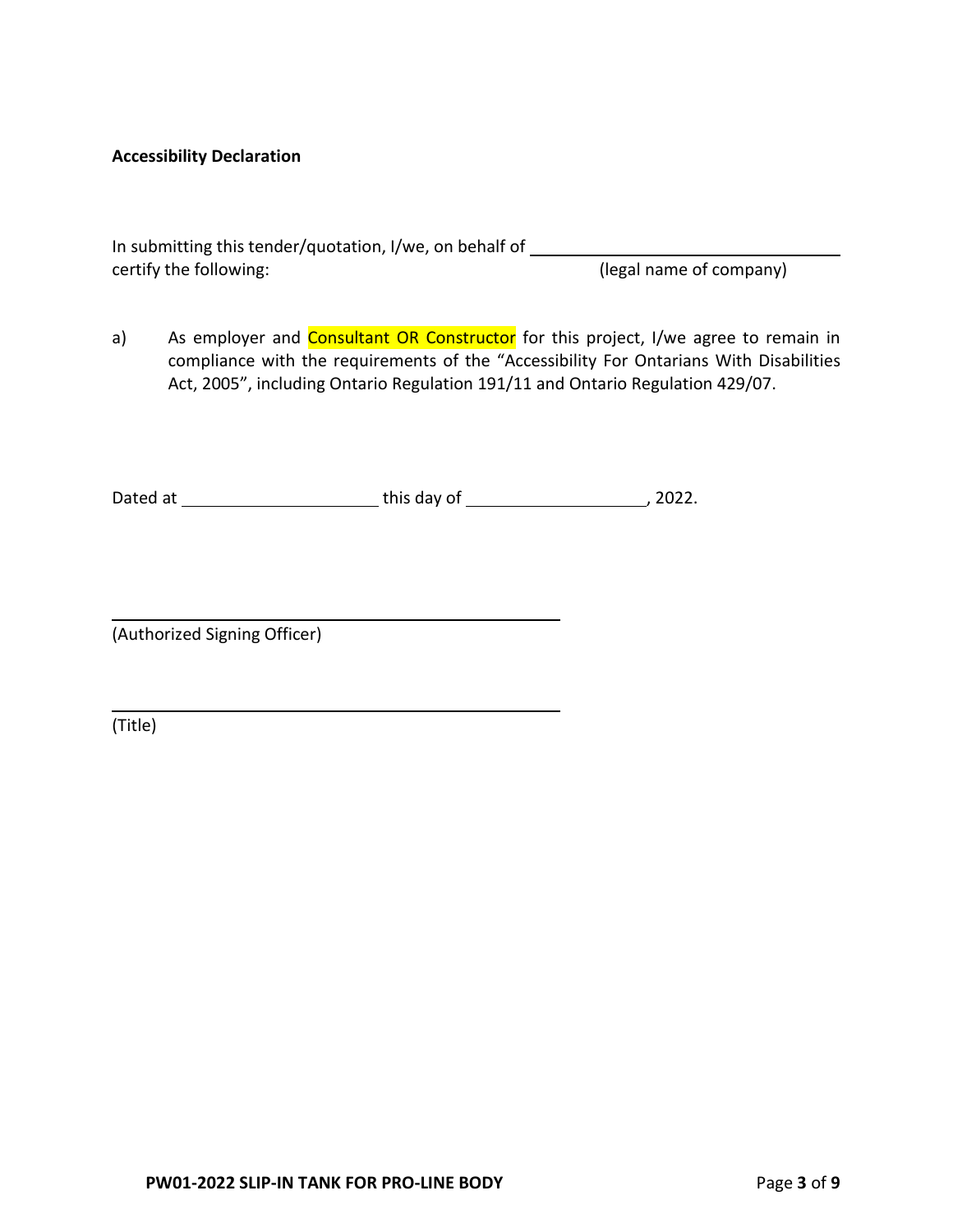# **SUMMARY FORM:**

#### **SLIP-IN TANK FOR PRO-LINE BODY**

**Make:**

**Model:**

Year:

| <b>PRICE</b>       |  |
|--------------------|--|
| HST(13%)           |  |
| <b>TOTAL PRICE</b> |  |

#### **QUOTED FOR DELIVERY TO:**

12470B Lanark Road Calabogie, ON K0J 1H0

**\*\*\*\*DELIVERY BY APRIL 13TH, 2022** 

**Date Firm Name**

**Authorized Signature**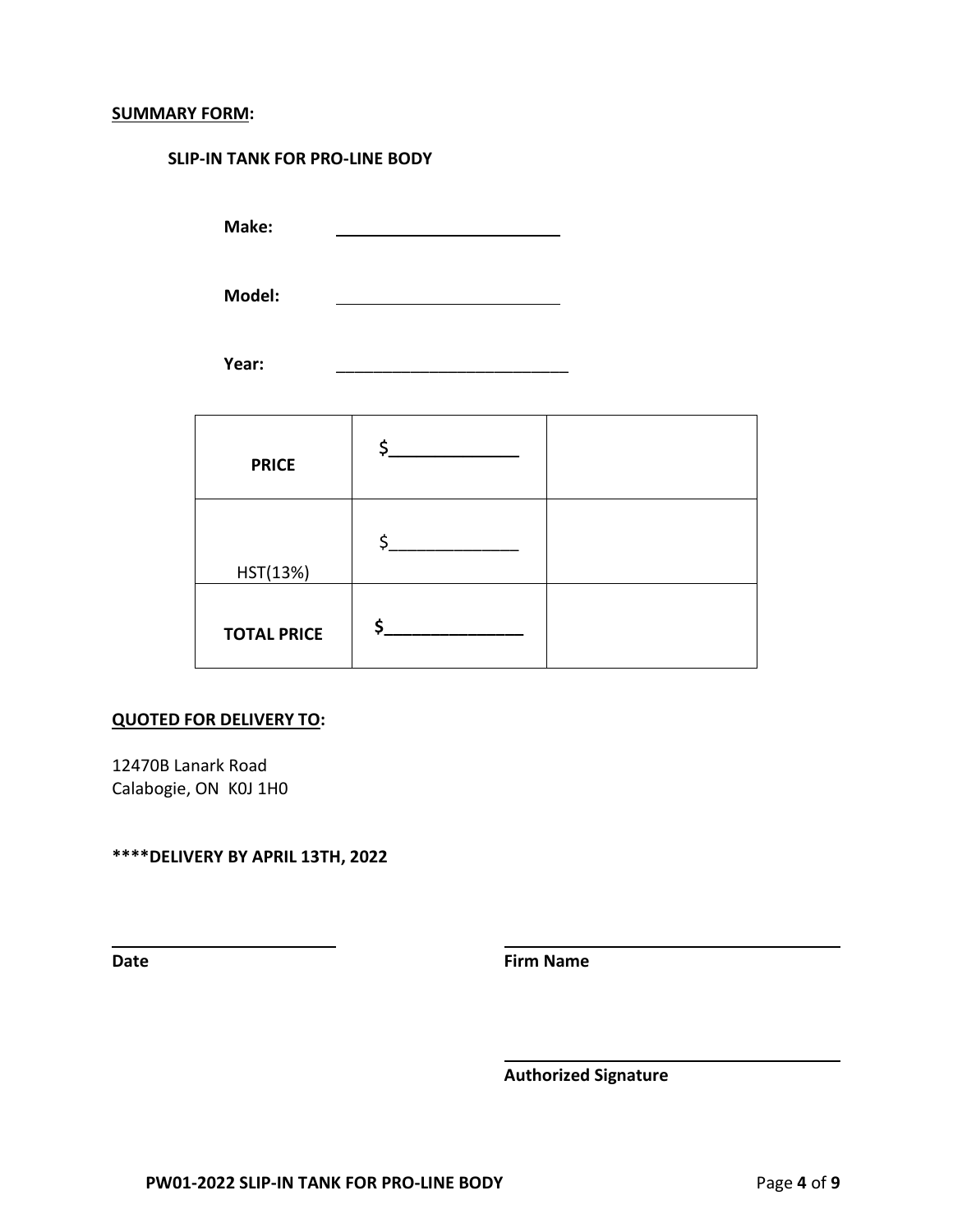### **1.0 GENERAL INFORMATION TO BIDDERS:**

- 1. Township of Greater Madawaska Tender Forms must be used. The forms may be picked up at the Township Office or may be downloaded from the Township of Greater Madawaska web site at [www.greatermadawaska.com.](http://www.greatermadawaska.com/)
- 2. Bids may not be considered if the product on which a price is submitted does not meet all of the requirements of the specification.
- 3. Bids may not be considered if the bidder does not confirm compliance with all of the specifications by marking "YES" in the confirmation column and if the bidder does not provide the required information where "SPECIFY" is noted in the confirmation column.
- 4. The Township of Greater Madawaska will accept tenders until 1:00 p.m., Friday, February  $18<sup>th</sup>$ , 2022.
- 5. Appropriate manufacturer's literature must be submitted with the Tender.
- 6. Failure to fully complete the Tender Form and Specifications may render the Tender unacceptable.
- 7. Lowest or any Tender will not necessarily be accepted.
- 8. The Tender Price shall be firm on delivery and any price escalation clause shall render the Tender unacceptable.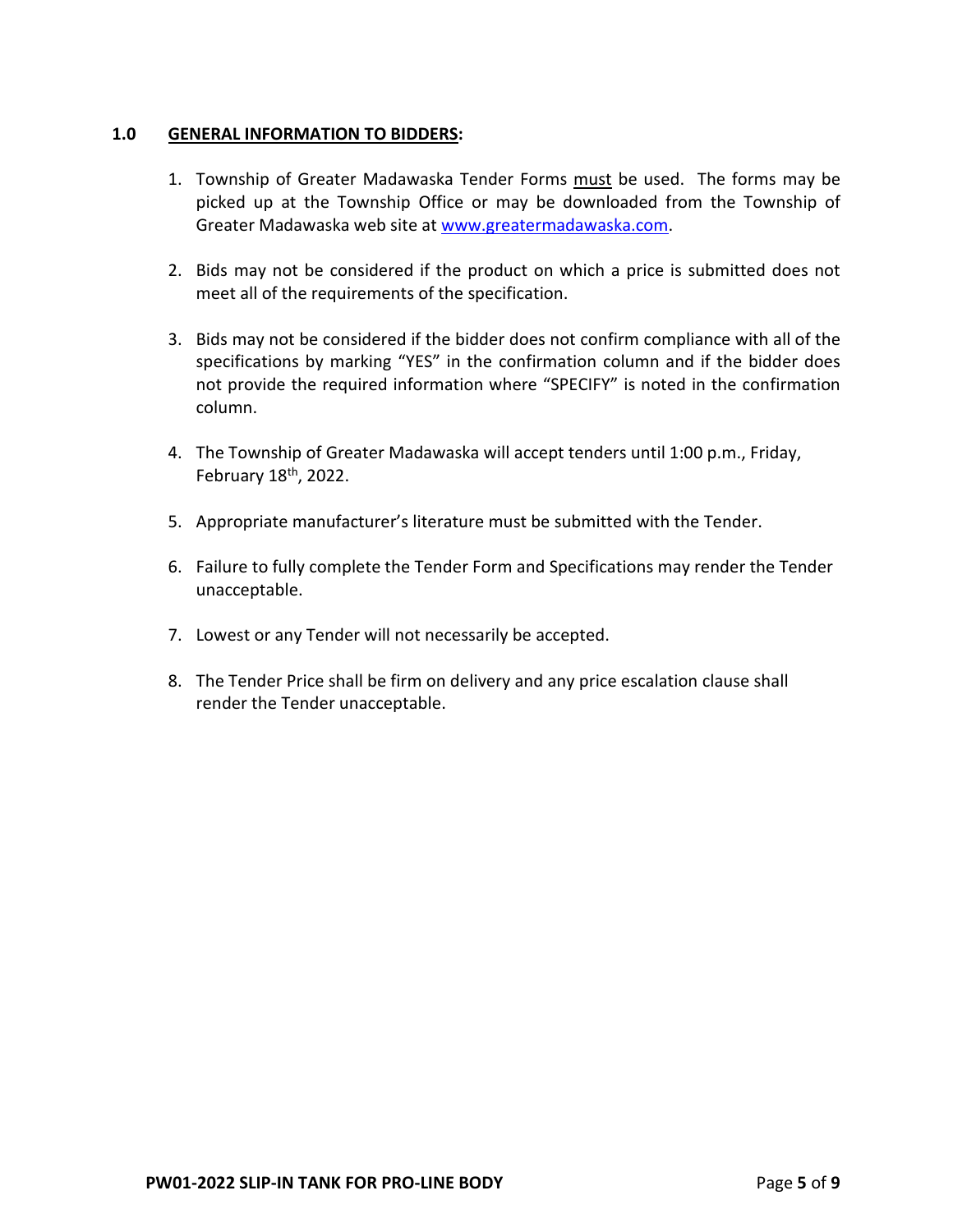| <b>DETAILED SPECIFICATIONS</b>                                                                                                                                                                                                                                                                                                                       | <b>CONFIRMATION</b>                                                                                                                                                                                                                 |
|------------------------------------------------------------------------------------------------------------------------------------------------------------------------------------------------------------------------------------------------------------------------------------------------------------------------------------------------------|-------------------------------------------------------------------------------------------------------------------------------------------------------------------------------------------------------------------------------------|
| 1. The Slip-in Tank shall be new and currently produced by a<br>well-established manufacturer. Units that are classified as<br>proto-type, demonstrators, and/or discontinued models shall<br>not be accepted.                                                                                                                                       | Confirm:                                                                                                                                                                                                                            |
| 2. The Unit shall be a commercial/industrial and heavy-duty                                                                                                                                                                                                                                                                                          |                                                                                                                                                                                                                                     |
| frame and tank intended for year-round use.<br>The structural members of the tank shall be made using 3' x 3'                                                                                                                                                                                                                                        | Make: ________________________                                                                                                                                                                                                      |
| x3/16' structural tubing.                                                                                                                                                                                                                                                                                                                            |                                                                                                                                                                                                                                     |
| The poly tank cradle shall be rolled 11 gauge steel plate, shall<br>fully support the entire length of the poly tank and must<br>encompass a minimum of $\frac{1}{2}$ of the circumference of the poly<br>tank.                                                                                                                                      | Model: with a series of the series of the series of the series of the series of the series of the series of the                                                                                                                     |
| The cradle shall include $2''$ x $4''$ x $1/8''$ structural tubing<br>reinforcements on each side of the cradle that run the full<br>length of cradle.<br>The cradle shall include a minimum of 4 removable tie down<br>straps that bolt onto the structural tubing reinforcements.<br>The tie down straps shall be made from 3" x5.4 steel channel. | <b>Confirm:</b> and the continuity of the continuity of the continuity of the continuity of the continuity of the continuity of the continuity of the continuity of the continuity of the continuity of the continuity of the conti |
| The Cradle shall be supported by a minimum of 4 gussets<br>welded to the cradle and the structural tubing. Gussets shall<br>be fabricated from 3/16" steel cut to the same profile as the<br>rolled cradle and reinforced on the outer side with 3" x 3/16"<br>flat bar.                                                                             | Confirm:                                                                                                                                                                                                                            |
| 3. Unit to be a slip-in style with 2" square tube stow-away<br>front legs (1.5" inserts) and 4" adjustable rear legs (3.5"<br>inserts).                                                                                                                                                                                                              | Specify:                                                                                                                                                                                                                            |
| 4. Unit shall be custom fitted to fit onto U-Body truck box                                                                                                                                                                                                                                                                                          | Confirm:                                                                                                                                                                                                                            |
| 5. Unit shall be delivered by April 13, 2022                                                                                                                                                                                                                                                                                                         | Confirm:                                                                                                                                                                                                                            |
| 6. The Unit shall include a steel front receiver assembly<br>welded to the front of the U-body, I such a way as to avoid<br>interference with the operation of the material gate, into<br>which the main structural beam on the tank skid -frame will<br>fit in order to keep the skid frame horizontally and vertically<br>stable during use.       | Confirm:                                                                                                                                                                                                                            |
| 7. To secure the rear of the slip-in tank in the U-body, the unit<br>shall utilize the U-body tailgate latches as well as safety<br>chains.                                                                                                                                                                                                          | Confirm:                                                                                                                                                                                                                            |
| 8. The tank itself shall be a single round, rotational molded<br>HDLPE with a specific gravity rating of not less than 1.5.<br>Multiple tank configurations are not acceptable.                                                                                                                                                                      | <b>Confirm:</b> and the continuity of the continuity of the continuity of the continuity of the continuity of the continuity of the continuity of the continuity of the continuity of the continuity of the continuity of the conti |
|                                                                                                                                                                                                                                                                                                                                                      |                                                                                                                                                                                                                                     |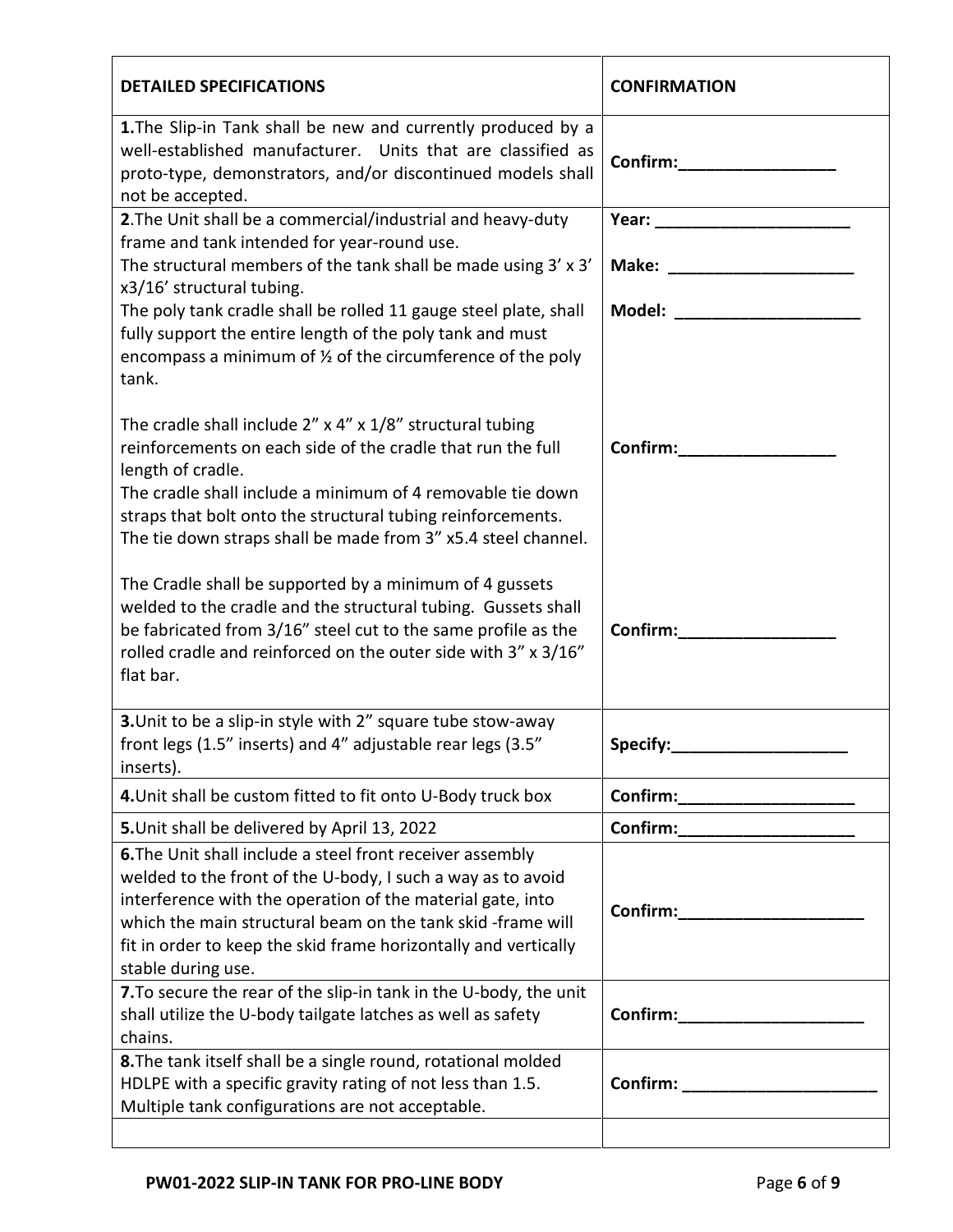| 9. Overall height, including all venting and hoses shall not<br>exceed 156"                                                                                                                                                                                                                                                                                                                                                                                                                                                       | inches<br>from the ground when loaded on<br>truck. |
|-----------------------------------------------------------------------------------------------------------------------------------------------------------------------------------------------------------------------------------------------------------------------------------------------------------------------------------------------------------------------------------------------------------------------------------------------------------------------------------------------------------------------------------|----------------------------------------------------|
| 10. Maximum overall width of tank shall be 70".                                                                                                                                                                                                                                                                                                                                                                                                                                                                                   | Specify: ________________ inches                   |
| 11. Maximum overall length of the tank shall be 170"                                                                                                                                                                                                                                                                                                                                                                                                                                                                              | Specify:_______________ inches                     |
| 12. Specify unit's total weight when empty.                                                                                                                                                                                                                                                                                                                                                                                                                                                                                       | Specify: ____________<br>kg                        |
| 13. Specify unit's total weight when willed with water.                                                                                                                                                                                                                                                                                                                                                                                                                                                                           | kg                                                 |
| 14. Unit shall have a heavy duty fully welded skid frame<br>manufactured to fit in U-body truck box complete with heavy<br>duty steel wheels to assist in loading and unloading the unit.                                                                                                                                                                                                                                                                                                                                         |                                                    |
| 15.All metal parts of skid frame are to receive epoxy primer<br>with rust inhibitor. The topcoat is to be a polyurethan<br>automotive quality gloss black finish.                                                                                                                                                                                                                                                                                                                                                                 | Specify: _____________________                     |
| 16. Unit shall include a Honda gasoline powered water pump<br>Model PWP3HX, fully plumbed as stated below.<br>The water pump shall be plumbed to allow for both filling the<br>tank from a pond or stream and also to allow for tank suction<br>to a pressurized camlock valve complete with dust cover<br>(reverse flow pluming). All valves shall be full port flange<br>style.<br>The reverse flow plumbing shall be controlled by valves only.<br>Having to disconnect fittings or hoses in any way shall not be<br>accepted. | Specify:                                           |
| 17. The water pump shall be sufficient capacity to utilize a 25'<br>suction hose from a creek/pond.<br>Bidder to supply 25' of 3" Tigerflex clear/transparent helix<br>hose complete with basket strainer on one end and camlock<br>fitting on the other end to mate with suction camlock on the<br>3" pump. Bidder to supply 25' x 2" collapsible hose to be<br>plumbed with 2" female camlock and fire type nozzle.                                                                                                             | Specify:                                           |
| 18. Poly Tank to be HDLPE rated for materials with a specific<br>gravity of up to 1.5. Tank must be round tube style. Leg tanks<br>are not permitted.                                                                                                                                                                                                                                                                                                                                                                             |                                                    |
| 19.All pipes, valves and fittings shall be Sch80 PVC, glass filled<br>polypropylene and be rust resistant.                                                                                                                                                                                                                                                                                                                                                                                                                        | Specify: Specify:                                  |
| 20.All polypropylene valves and fittings shall be Banjo brand<br>full port flange style with stainless steel clamps and neoprene<br>gaskets - no substitutes.                                                                                                                                                                                                                                                                                                                                                                     |                                                    |
| 21. Material application booms (to be manufactured from<br>Sch80 PVC):<br><b>Gravity Boom</b><br>-1 only 8' x 3" gravity boom complete with 3 rows of 3/8"<br>holes on 2" centers with each row offset so as to create a<br>zigzag pattern. Gravity boom to be capped at each end with<br>3" NPT poly caps.                                                                                                                                                                                                                       | Specify:                                           |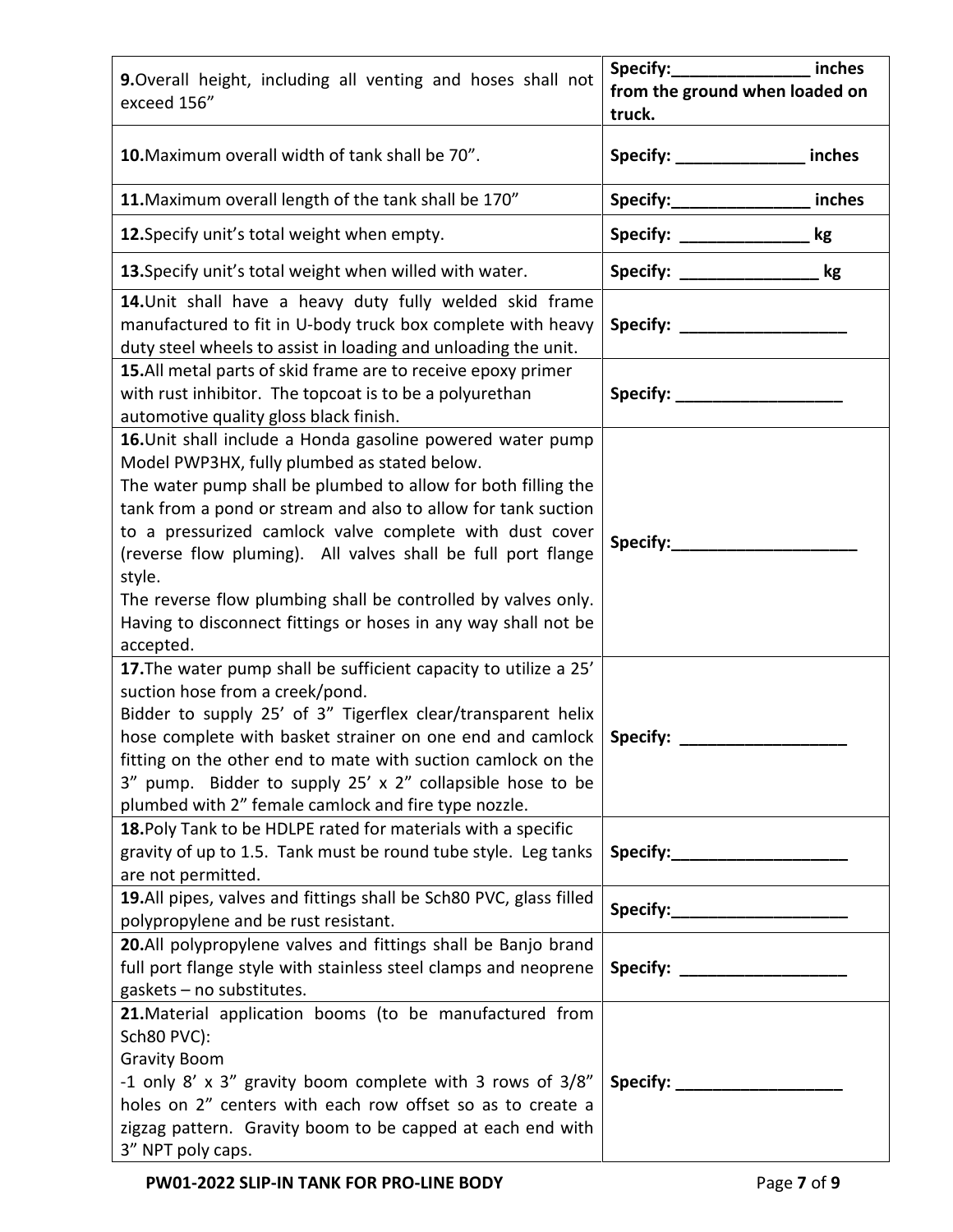| -2 only 2' x 3" gravity boom extension drilled as above<br>complete with 3" poly threads compatible with the ends of<br>the 8' gravity bar.<br>Spray Boom                                                                        |                                |
|----------------------------------------------------------------------------------------------------------------------------------------------------------------------------------------------------------------------------------|--------------------------------|
| -1 only 8' x 2" spray boom complete with custom bored<br>calcium clip-on spray nozzles and 2 removable 2' boom<br>extensions to mate with main spray boom via cam lock<br>fittings.                                              | Specify:________               |
| 22. Tank shall be 2600 US gallons.                                                                                                                                                                                               | Specify:___________________    |
| 23. Tank shall include the Surge Buster Baffling System (no<br>substitutions) and shall be completely installed in accordance<br>with the manufacturer's recommendations.                                                        |                                |
| 24.All pneumatic, and electrical connections on the Slip-in<br>unit shall be equipped with quick connect connectors to<br>properly mate with the connectors to be mounted on the<br>truck's pintle plate.                        |                                |
| 25. Bidder is responsible for installing all pneumatic lines from<br>truck's air system complete with safety check valve.                                                                                                        | Comply:_______________________ |
| 26. Tank shall be easily loaded and unloaded from truck<br>without the need for any other equipment such as loaders or<br>cranes.                                                                                                |                                |
| 27. Tank skid frame shall include front fold down legs and shall<br>be heavy gauge metal to safely secure the tank for storage.<br>Legs shall fold up and stow under the skid frame with heavy<br>duty pins when tank is in use. | Comply: 2000                   |
| 28. Unit shall have 2" conspicuity tape (3M 983-10) on rear<br>facing metal frame - full width of frame.                                                                                                                         |                                |
| 29. Clear markings shall be required for all in-cab switch labels.<br>All switch labels shall be engraved - Dymo type stick on labels<br>are not acceptable.                                                                     | Comply:                        |
| 30. Training by factory trained personnel shall be provided for<br>Township personnel at the Township garage in Calabogie,<br>Ontario.                                                                                           | Confirm:                       |
| 31. The slip-in tank and all components shall come with a full<br>one-year parts and labour warranty.                                                                                                                            | Confirm: ______________        |

**Bidder's Comments:**